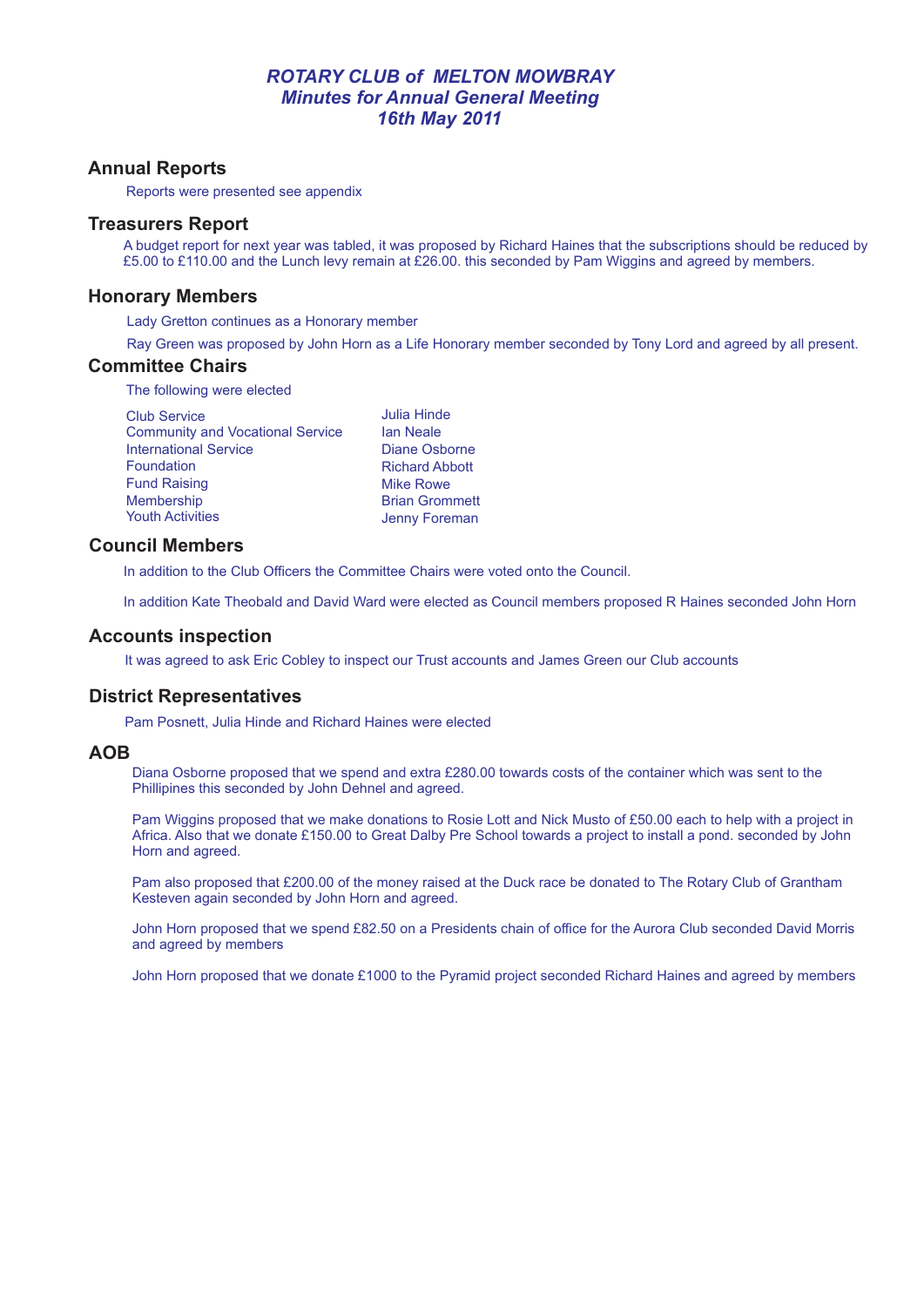# **Appendix, President and Committee Reports**

## **PRESIDENT'S REPORT**

11 months ago at Club Assembly I outlined my programme and hopes for the year ahead. My principal and overarching aim was that members would enjoy their Rotary through their participation in projects and events. My impression is that this has been achieved with lively Club meetings, keeping me on my toes, an excellent and varied programme of speakers arranged by Steve Jeal, an exciting range of projects, activities and social events outlined below by Committee Chairmen. An innovation for lunchtime seating, occasionally determined by lot, was welcomed by many, if not by all.

It has been a great pleasure and privilege to represent the Club elsewhere, and to take part in much of our programme. It may seem invidious to pick out some, but highlights for me were last July's Cycle Challenge, the Bournemouth Conference, the Santa Fun Run, the Young Musician Concerts, the Christmas Party, Burns Night, Charter, the inauguration of the Aurora Club, and most recently the Duck Race. Yet to come, Kids Out, the Safari Supper and the President's BBQ.

In organizing projects and events, large and small, the Club has been outstanding. Some 30 such were mentioned a year ago, only 6 have not appeared and others have been added. Most disappointing was the Disabled Sports, despite tremendous efforts by Pam Wiggins and the Com-Voc Committee. The whole programme required maximum support from the whole Club, but it was also a pleasure to recognize Julia Hinde and Kate Theobald as Rotarians of the Year, and for years of committed service, Richard Haines and Pam Wiggins as Paul Harris Fellows. At the same time we showed our appreciation to Michael Cooke for his support of Rotary and other Service Organisations in his role as Editor of the Melton Times.

As to my own identified priorities, close working with the Belvoir Club through the joint Youth Opportunities Committee has continued, both Clubs are raising funds for the Pyramid Project, but most significant was the feasibility study and consequent inauguration of the Melton Aurora Club. I am particularly grateful to Iain Vernon and our own indefatigable David Morris from District for their strenuous efforts, supported by David Ward and Michael Osborne, in bringing an excellent addition to Rotary in Melton to fruition. We have a very lively daughter ! We ourselves have also been delighted to induct 6 new members ( 2 by transfer ) with another transfer to come in June.

Fundraising through events large and small has continued successfully, and enabled significant payments to Foundation and Polio, and supporting Committee projects. I thank Ladies in Rotary and all who have supported Melton's Melting Moments, which will now continue as a long term effort in aid of the Pyramid project and Loros. Some contact has been made with the Polish community, but sadly at the moment with little progress.

Finally now is not the time to express my heartfelt thanks to so many in the Club for all the success that I know will be recorded in the following reports,

John Horn  $16<sup>th</sup>$  May 2011.

## **MEMBERSHIP**

The committee has comprised Peter Briggs, Martin Burton, Brian Gromett, Peter Knowles and Michael Osborne.

The membership review at 30 June 2010 confirmed that the median age of the 46 members at that date had increased to 62/63. Exactly half our members were members at 30 June 2001. Exactly half of the 46 members recruited since that date remained members. Some 24% of our members were female.

The club has been pleased to induct Alison Blythe, Jane Abbott, Richard Abbott, Penny Hancox, James Wiggins, and Jim Schofield as new members during the year and we are due to induct Bill Hill shortly.

We have been sorry to lose Brian Giller and Martin Burton. Ray Green resigned as a member after 46 years service but has been elected as an honorary member.

Our membership should be 50 at the year end.

Peter Briggs has taken on the role of Almoner for the Club.

The club has actively supported the creation of the Melton Aurora club which held its inaugural meeting on 24 March with 31 members registered. The Charter meeting has been arranged for 3 June.

### **Michael Osborne**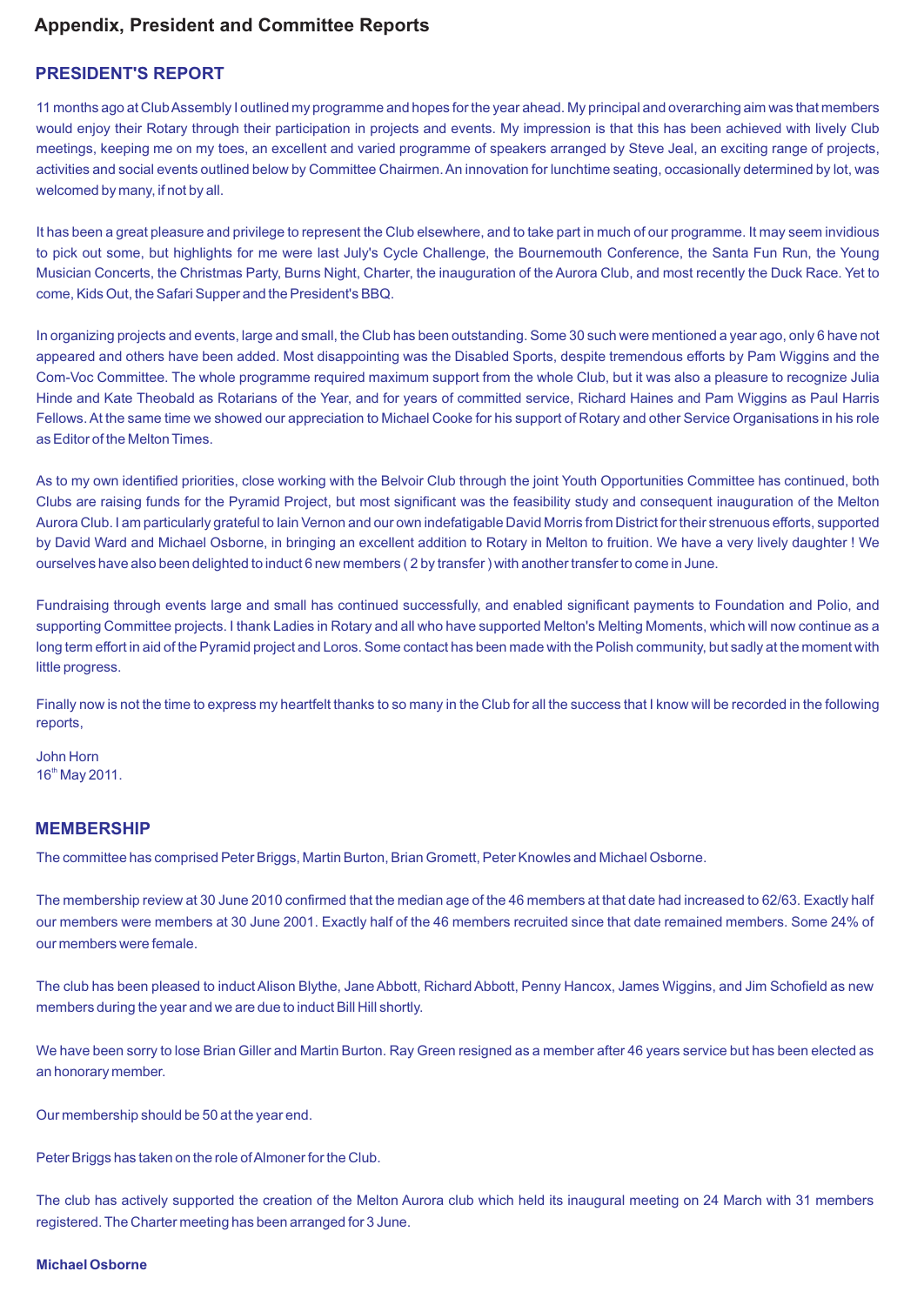## **COMMUNITY AND VOCATIONAL**

This has been yet another busy year for the Community and Vocational Team.

Our first event was to provide the pots of Flowering Hyacinths for the Blind, and these were delivered to them at their last meeting before Christmas. Sadly, because the weather had been so bad many of the regular attendees had been unable to make the Christmas party. There were many extra pots of hyacinths and these were given to the staff and some of the disabled group who attend Gloucester House

A lot of time and effort was put into the preparation of the Rotary Christmas Tree decorations. We wanted to let the public know how we raised funds and how the funds were spent on the various projects. We were pleased with the results of the committee's handiwork in presenting the completed tree at the St Mary's Church Christmas Tree Event

We had the Christmas Food Parcels for the Elderly project, which is run jointly with The Belvoir Club and Lions. Once again lots of Rotarians rallied round to encourage shoppers to make food donations, others sorted the food collected and Rotarians delivered it.

A Christmas Card was created by the youngsters at St Mary's Church of England School. The Club members agreed not to send Christmas Cards to each other, but instead they would make a donation and sign the Christmas card that had been created. Smaller copies of the Christmas card were made and given to our own members at our Christmas Party

In Case of Emergency cards continue to be a focus. These have now also been put into some of the phone shops in the Town centre.

Sadly, the Sports Event for the Disabled, which was to be held at the end of March, had to be cancelled because of lack of support. We had already received a District Grant towards the cost and this was returned to District for redistribution.

The amount that had been budgeted for the Disabled Sports Event has been re-allocated for the provision of a Defribulator to be located at Gloucester House. We believe that this benefits the whole Community as well and the needs of the attendees who make regular use of the facilities provided there.

Our Stroke Awareness Day was once again held in April. The problem of finding medics to carry out the testing has again proved a difficult task this year and the lack of skilled volunteers could jeopardise our participation in the event for the future.

Kids Day out is our next project and this will take place on the  $8<sup>th</sup>$  June. Once again the focus is very much about the children. We will provide them with special Tee-shirts, back packs and baseball caps as well as lunch. We are also investigating the possibility of providing Rain capes. We are funding the cost of two coaches for the Birchwood children as well as a larger coach for the other children. Sadly the Grove school chose not to send their children on the day out this year. We have therefore arranged for 30 children from St Mary's School and 30 children from Swallowdale to go. Some of this years expenses will be covered by the funds raised by the 3 Peaks Challenge and we thank the Team of walkers for making this project one of the beneficiaries..

At the end of May we will be receiving the Dictionaries for Life, which will be given to children at a number of schools. The Committee will make a final decision on the recipients and we hope that President John will be able to make the presentations.

Once again, with the help of Phil Bendall, his Team and customers at Twin Lakes we were able to raise funds from another Duck Race. Over a period of 12 days covering the Easter holidays, Royal Wedding Bank holiday and May Bank holiday, we were able to raise over £3,963. This was only possible with the help from fellow Rotarians. The International and Youth Committee will benefit from funds raised as well as Interact and the newly formed Aurora Club.

This year the Community and Vocational Committee have raised funds to enable us to make a number of donations from individuals and charities, who have requested help. Unfortunately, we are unable to help everyone and the Committee have decided where help can be given.

I would like to end this report by thanking everyone on the Committee for their hard work and support during the past year. I would also like to thank all of those Rotarians for the time and effort that they have put in to make our projects and fundraising so successful.

## **Pam Wiggins**

Chairman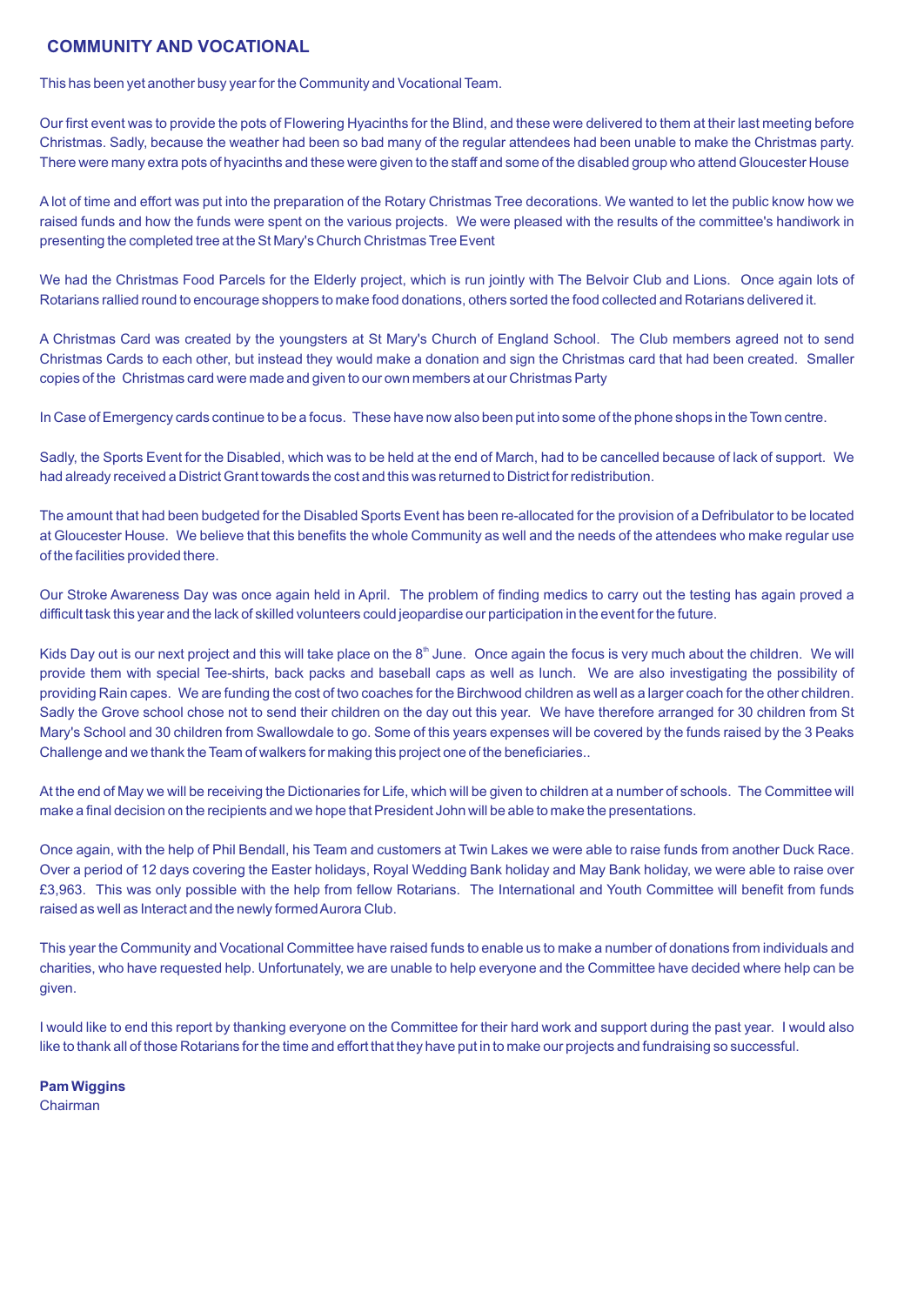## **CLUB SERVICE**

Our purpose in Club Service is to support our President John, to assist in developing a programme that will develop friendships within the club and encourage fellowship that will be for the benefit of the local community and our international projects.

I would like to thank my fellow committee members and thank them for their guidance, advice and hard work during the past year. Our hope in Club Service is that President John regards his year as a memorable, successful and enjoyable one.

Some time has been spent at meetings discussing how we bring our club to the notice of the local community at events we either organise or support. Julia Hinde is to be thanked for all her work in researching an image for our club we are in the process of purchasing Gillet's and Banners so that people will recognise The Rotary Club of Melton Mowbray.

### **Lunchtimes:**

We continue to enjoy an excellent service from Jenny, Gavin and their staff not only at lunchtime but also at evening events. Our grateful thanks are extended to them.

Steve Jeal is to be congratulated in the varied and interesting speakers he organises for us. Our new members must not be forgotten in the insight they give us into their own lives thank you.

### **Social Events:**

The Fund Raising Committee again organised a very successful Burns Night.

Our regular Christmas Party was again enjoyed by family and friends.

The 83<sup>rd</sup> Charter Evening was again held at Scalford Hall when 110 guests including Roger McDermott DG joined us.

We of course have not finished the year yet we still have the Safari Supper on 11th June and The Presidents Barbeque on June 27<sup>th</sup>. We look forward to welcoming you all to these events.

### **Pam Posnett**

President Elect.

## **INTERNATIONAL**

Of the projects planned for the year, the majority were successfully concluded.

The remaining funds from the District Simplified Grant were spent on five mounted blood pressure kits for the island of Leyte at a cost of £587. Thanks are due to John Dehnel for his liason work on the completion of this project. We were also able to conclude the paperwork for two earlier projects on Cebu.

Despite being unsuccessful with an application for a district grant, we have despatched a third container, containing school and medical equipment, to Cebu which is due to arrive on 18 May. The Committee is again indebted to Tony and Sasha Lord for their considerable help with the logistical arrangements in storing the contents and shipping the container. The cost for shipping the container was £1,480 and we have been asked if we can help with the customs costs at Cebu.

The collection of spectacles for reuse has continued through the efforts of Joe Carrington.

A fourth annual contribution of £1,372 towards the Polio Challenge has been sent to District. Part of this was funded by the donation secured by Richard Fisher in 2009, part from the Quiz evening, and part from the evening at The Spice Club. Donations have also been accumulating from collecting tins, principally at Twinlakes Park.

Due to the generosity of members of our Club, the Interact Club and others in the local community who had responded to our appeals for donations, we have been able to send funds to purchase eight shelter boxes.

The Belvoir Club has promoted shoe boxes in conjunction with the Melton Times during the year and we decided that members and others could participate in their arrangements.

We investigated the possibility of visiting India in November 2010 to participate in the National Immunisation Day, but concluded that it may be possible to visit on another occasion.

Thanks are due to the members of the committee for their support during the year.

#### **Diana Osborne**